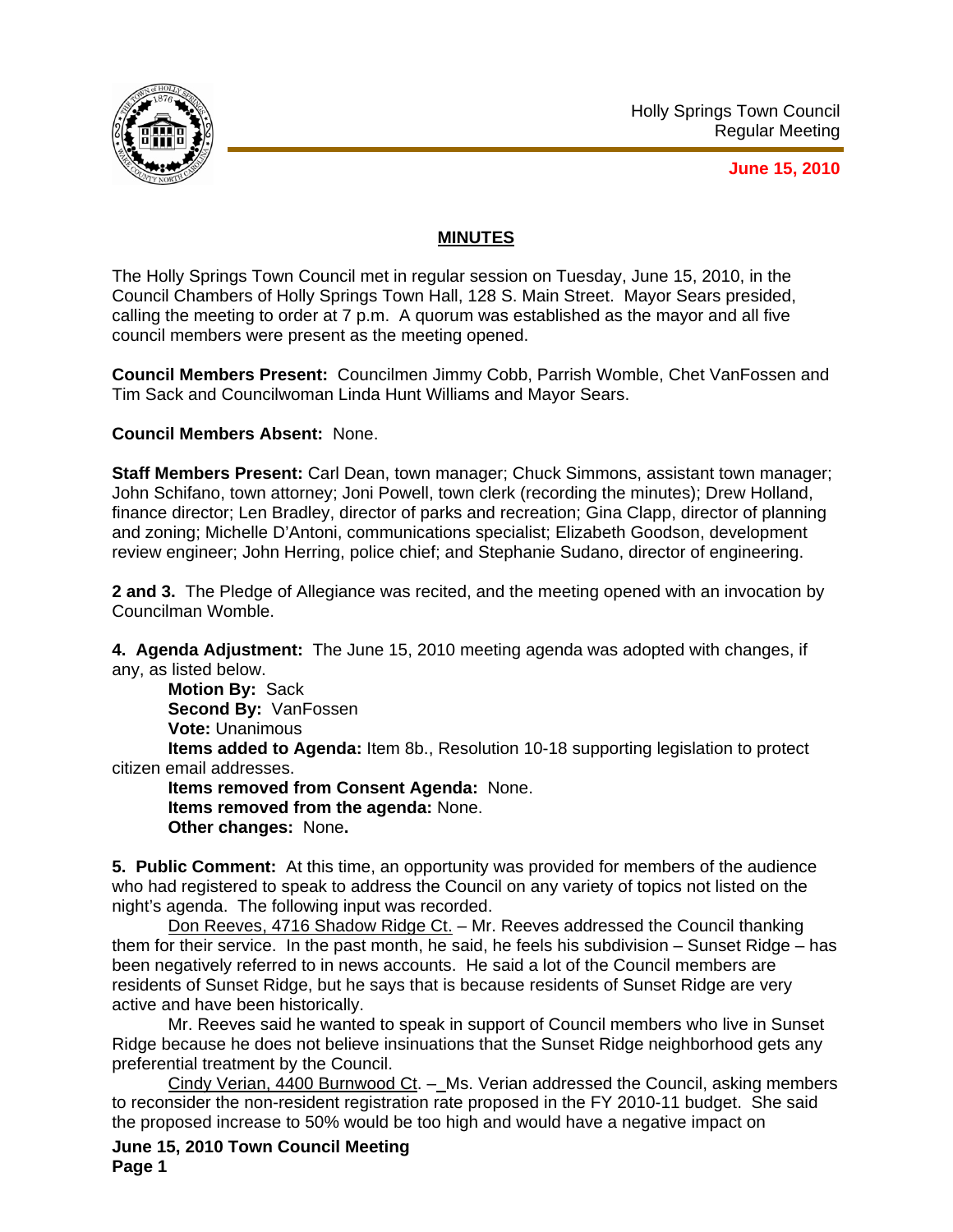#### registration

**6a. Public Hearing: FY 2010-11 budget –** Mr. Dean provided highlighted information on the FY 2010-11 budget proposal.

The budget proposal General Fund is balanced at \$22,804,000, and the Utility Fund is balanced at \$10,654,000. The budget would be funded by a 41.5-cent tax rate that remains unchanged since last year.

A 6% water rate increase and a 4% sewer rate increase are proposed as scheduled increases determined in years past when water and sewer infrastructure improvements were made.

[Note: Included as addendum pages in these minutes is a Powerpoint presentation that provided highlights of the proposed budget.]

Councilman Womble asked if the Town Manager would increase the amount budgeted for Christmas decorations because he really wants to see the Town look prettier, especially at Christmas time. Mr. Dean said the budget is very lean this year, but he would try to increase that line item in next year's budget.

With that explanation completed, Mayor Sears opened the public hearing to accept input. The following comments were recorded:

Charles Galt, 1913 Partridge Berry Drive – Speaking on behalf of the Rotary Club, Mr. Galt said he has amended and resubmitted the club's application for grant funding (in the FY 2009-2010 budget year) and would like it reconsidered.

There being no further comments, the public hearing was closed.

Mayor Sears asked the Council to consider amending the proposed budget to include a salary increase for the position of mayor. He said he realizes his request is a separate issue from the budget itself but that, if the Council is inclined to grant the request, it should be done before the budget is adopted.

**Action:** The Council approved a motion to recuse Mayor Sears from action and deliberation on his request for an increase in compensation for the mayor position.

**Motion By:** Sack **Second By:** Cobb **Vote:** Unanimous

Mayor Pro Tem Sack assumed the chair of the meeting. He said the mayor's request for an increase of \$300 in salary and a \$200 stipend for in-county travel would put in him in line with other mayors of towns in the area the size of Holly Springs.

Mr. Schifano explained that the statutes provide for officials to be paid for travel and incidentals either through reimbursement of actual expenses or through a fixed allowance. He said the Council may want to consider what it would do if the mayor's travel exceeds the \$200 in a month. One way, he said, would be for the Council to say no. Another way would be to agree to pay overages with receipts.

Councilman Cobb said he felt the \$200 a month exceeded normal travel demands for the mayor on most months, so it would be fair to say it all evens out if the mayor spends more than \$200 in a month on occasion.

Councilman Womble said he was against any compensation increase for the mayor position. He said elected officials go into the position knowing the compensation.

Councilwoman Williams said Mayor Sears had been granted a \$700 per month increase in 2003, but it was removed by Council in 2007. She said she didn't feel it should have been taken away in 2007 and she would like to see the position's salary be increased to a level to make it at least in line with mayors in other communities similar to Holly Springs.

**Action:** The Council approved a motion to increase in the salary of the mayor position by \$300 per month and to provide the position with an additional \$200 per month stipend for incounty travel.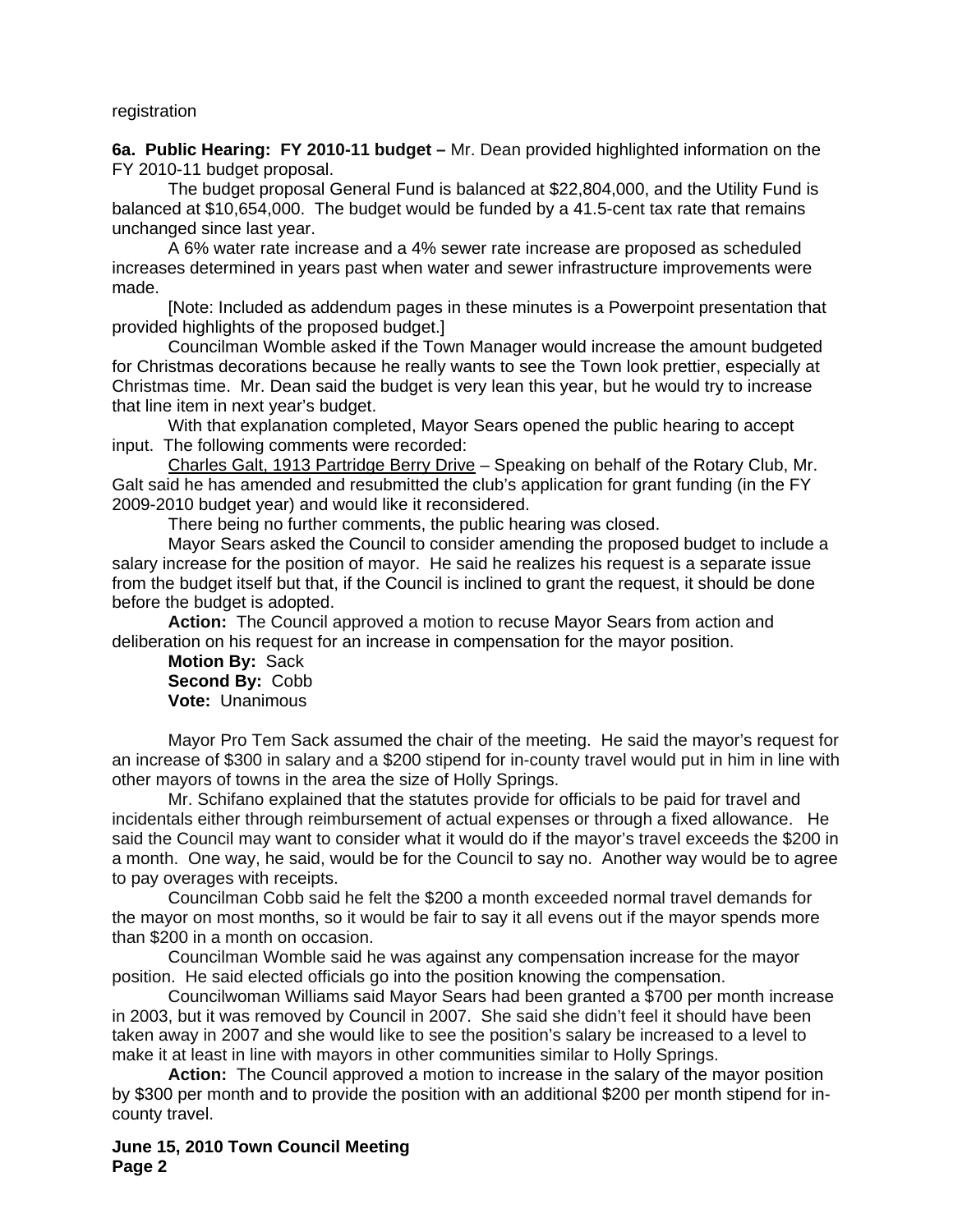**Motion By:** Williams **Second By:** VanFossen

**Vote:** The motion carried following a 4-1 vote. Councilmen Cobb, VanFossen and Sack and Councilwoman Williams voted for the motion. Councilman Womble voted against.

**Action:** The Council approved a motion to readmit Mayor Sears into the meeting. **Motion By:** Sack **Second By:** Cobb **Vote:** Unanimous

Councilman VanFossen asked if there was anything the Council could do for the Rotary Club since its grant application was not funded in FY 2009-2010.

Mr. Schifano said the Council could reconsider its previous action as long as a member who voted on the prevailing side of the motion were to bring it up.

Discussion centered around the fact that the Rotary Club was not turned down because of any other reason than the application was submitted specifically for a project that would not be of direct benefit to Holly Springs residents but would be of direct benefit to people in foreign lands. The project is called the Million Meal project, and it recruits local volunteers who pack meal boxes for distribution to people who are suffering from hunger in other countries.

The North Carolina Constitution, the town attorney said, is the document that states that public funds of a town must be spent for a public purpose, and it is presumed that the Constitution intends for that public purpose to be of benefit to the taxpayers to provided the funds.

After much discussion, the Council decided it would allocate remaining funds in the special program contributions line item to the Rotary Club for its local charity projects and to Kids Vote, which missed the application deadline after not receiving their application packet in the mail.

The Town Clerk advised the Council that Kids Vote also had asked for consideration as it would have requested only \$300.

At this time, Councilman VanFossen offered a motion that the Town allocate from the FY 2009-10 budget \$1,300 for the Holly Springs Rotary Club and \$300 for Kids Vote. The motion did not receive an immediate second, and Councilman Sack called a point of order. He said he felt that the public hearing and agenda item on the table did not pertain to the FY 2009-2010 budget but to the adoption of the FY 2010-2011 budget.

Action: The Council approved a motion to table action on the FY 2009-2010 grant application requests until Other Business on the agenda.

Motion By: Sack Second By: Womble Vote: Unanimous

**Action:** The Council approved a motion to adopt Ordinance 10-08 establishing the FY 2010-11 operating budget for the Town of Holly Springs with a change to the budget document to accommodate an increase in the salary for the position of mayor of \$300 per month plus a \$200 per month stipend for in-county travel.

### **Motion By:** Sack **Second By:** Cobb

**Vote:** The motion carried, following a 4-1 vote. Councilmen Cobb, VanFossen and Sack and Councilwoman Williams voted for the motion. Councilman Womble voted against.

*A* c*opy of Budget Ordinance 10-08 is incorporated into these minutes as addendum pages.*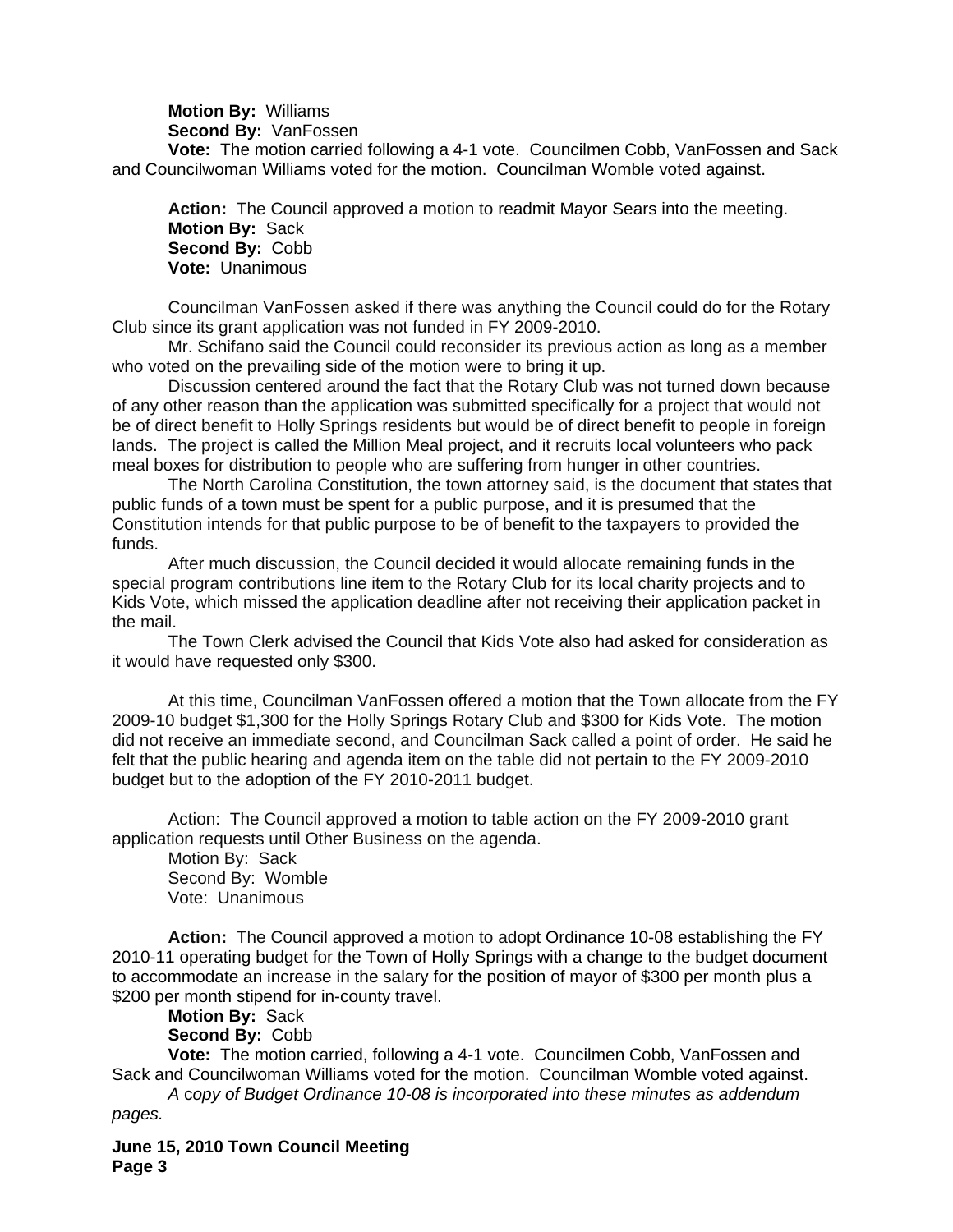**6b. Public Hearing: Development Plan 10-DP-02 for Pinewoods Luxury Apartments -** Ms. L. Powell said the Town has received a request for a multi-family development to be situated on 5.55 acres, located along Lassiter Road. The development would consist of two 3-story buildings totaling 70 units situated along the perimeters of the property as well as a pool and pool house located in the center of the development.

That explanation completed, Mayor Sears opened the public hearing.

Lenora Carrington, 4005 Lassiter Road – Ms. Carrington addressed the Council and said she was concerned about Lassiter Road traffic once the building gets built. She said she would hope the Town would install Slow, Children Playing signs.

There being no further comments, the public hearing was closed.

 Councilman Sack said he thinks the plan looks like a good project that would get Lassiter Road paved improve drainage in the area.

**Action:** The Council approved a motion to approve Development Plan #10-DP-02 for Pinewoods Luxury Apartments as submitted by Civil Engineering, Associates, PLLC, Project Number PO8051, dated revised 6/3/10 with the following conditions:

1) At the time of construction drawing submittal, a site lighting plan is to be submitted to the Department of Planning & Zoning for review and approval prior to issuance of a building permit.

2) A fee-in-lieu of upgrade will be required for this project for the Sunset Ridge Pump Station and associated Force Main.

3) Provide a PCN with all supporting documentation including but not limited to impacts to jurisdictional features for the entire project. All environmental permits must be obtained for the entire project.

4) This project will be required to meet the Town of Holly Springs NPDES Ph. II Post Construction Stormwater Ordinance.

5) The following items will need to be addressed with the first construction drawing submittal associated with this project:

- a. The sidewalk will need to tie from the parking lot sidewalk to the public sidewalk on Lassiter Road on both sides of the driveway.
- b. Verify the location of the FDC for multi-story buildings.
- c. Label the RPZ for the water services and fire lines.
- d. Provide documentation for the existing dedicated 60' right-of-way on Lassiter Road.
- e. Verify that the public municipal services located within the project can be accessed by Town staff when needed (i.e. for maintenance, reading water meters, etc.)
- 6) The following items will need to be addressed prior to construction drawing approval:
	- a. Approval of Stormwater Management Plan is required prior to issuance of a land disturbance permit or construction drawing approval.
	- b. Payment of the Stormwater Fee-in-Lieu will be required
	- c. Stormwater Performance and Maintenance Sureties, information for the BMP including draft Operation and Maintenance Agreement (Form 16024), and PE cost estimate for the stormwater performance surety of the BMP is required.

**Motion By:** VanFossen **Second By:** Womble **Vote:** Unanimous

**6c. Public Hearing: Annexation Petition A10-03 –** Ms. L. Powell said the Town has received a petition for voluntary annexation of approximately 2.06 +/- acres located at end of Shadow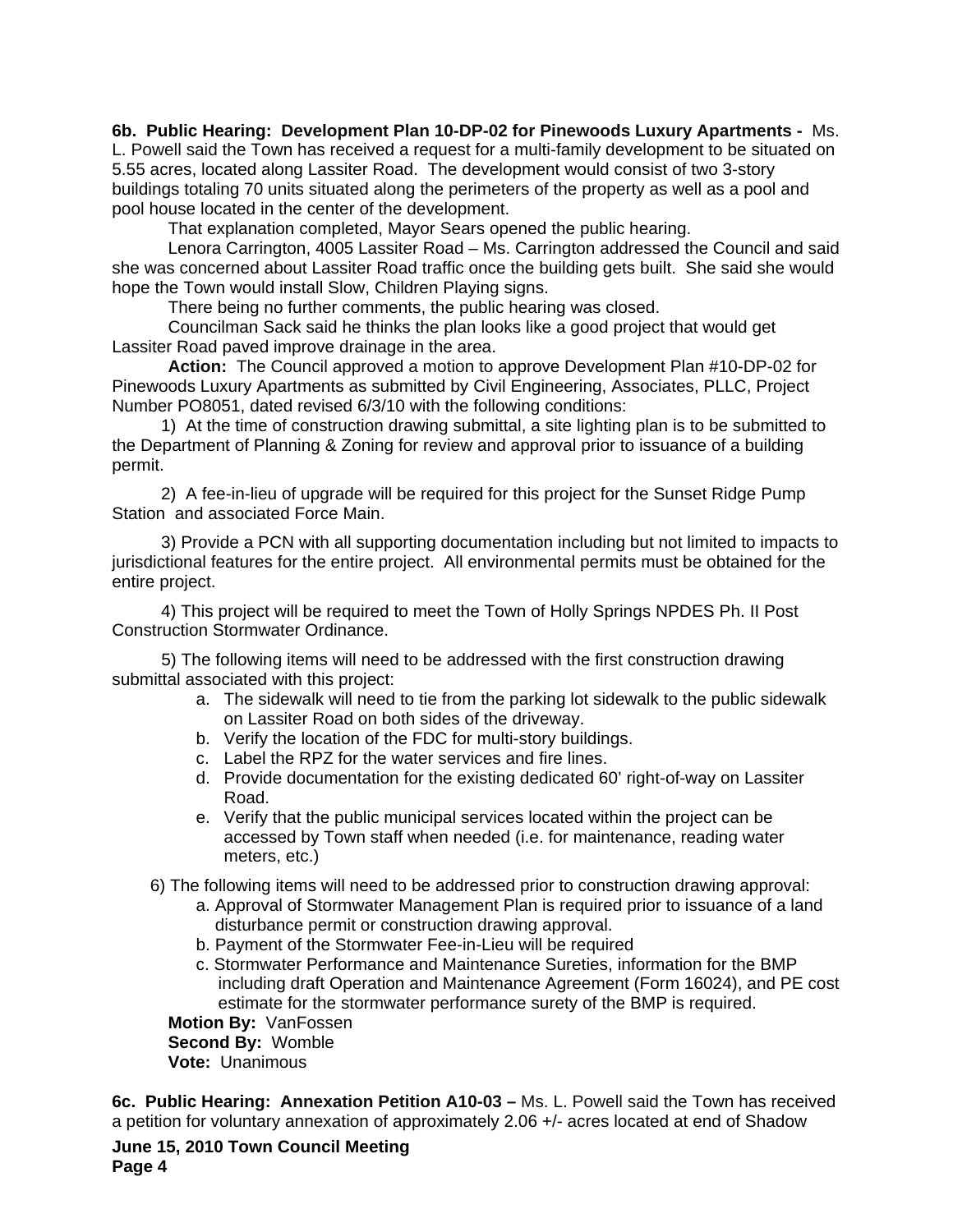Mist right-of-way. The property owners are Michael K. and Angie McKinney.

She said the petition meets all the statutory requirements for annexation except for one minor issue of a revised legal description. Once the town recieves the legal description, the ordinance will be ready for adoption. In the meantime, the public hearing was advertised to occur on June 15.

She said staff requests that the public hearing be held, but that action on the annexation ordinance be deferred until the ordinance is finalized.

 With that explanation completed, Mayor Sears opened the public hearing to accept input. The following comments were recorded: None.

There being no comments, the public hearing was closed.

 **Action:** The Council approved a motion to defer action on Annexation Petition A10-03 to the July 6, 2010 meeting of the Town Council or until such time as the legal description is provided and the ordinance finalized.

**Motion By:** Sack **Second By:** Cobb **Vote:** Unanimous

**6d. Public Hearing: Annexation Petition A10-04 –** Ms. L. Powell said the Town has received a petition for voluntary annexation of approximately 1.99 +/- acres located along Avent Ferry Road. The property owners are Michael W. and Mary Jo Carroll.

With that explanation completed, Mayor Sears opened the public hearing to accept input. The following comments were recorded: None.

There being no comments, the public hearing was closed.

 **Action:** The Council approved a motion to adopt Annexation Ordinance A10-04 annexing approximately 1.91 -/+ acres owned by Michael W. and Mary Jo Carroll, and more particularly described as Wake County PINs (portion of): 0648-78-0090, into the corporate limits of the Town of Holly Springs.

**Motion By:** VanFossen **Second By:** Womble **Vote:** Unanimous

*A* c*opy of Annexation Ordinance A10-04 is incorporated into these minutes as addendum pages.*

**7. Consent Agenda:** The Council approved a motion to approve all items on the Consent Agenda. The motion carried following a motion by Councilman Sack a second by Councilman Cobb and a unanimous vote. The following actions were affected:

7a. Minutes – The Council approved minutes of the Council's regular meetings held May 18 and June 1, 2010.

7b. Budget Amendment Report -- The Council received a monthly report of amendments to the FY 2009-10 budget approved by the town manager.*A* c*opy of the budget amendments report is incorporated into these minutes as an addendum page.*

7c. Budget Amendments, \$1,763,195 – The Council adopted amendments to the FY 2009- 2010 budget in the amount of \$1,763,195 to receive a reimbursement from NCDOT and to allocate it to pay off the remaining balance of the Town's Road Projects debt. *Copies of the budget amendments are incorporated into these minutes as addendum pages.*

7d. Budget Amendment, \$2,020 - The Council adopted an amendment to the FY 2009-2010 budget in the amount of \$2,020 to receive insurance proceeds for the repair of a damaged Code Enforcement truck.*A copy of the budget amendment is incorporated into these minutes as an addendum page.*

7e. Hunt Center - The Council approved plans for electrical easement and lines for the new Hunt Center building.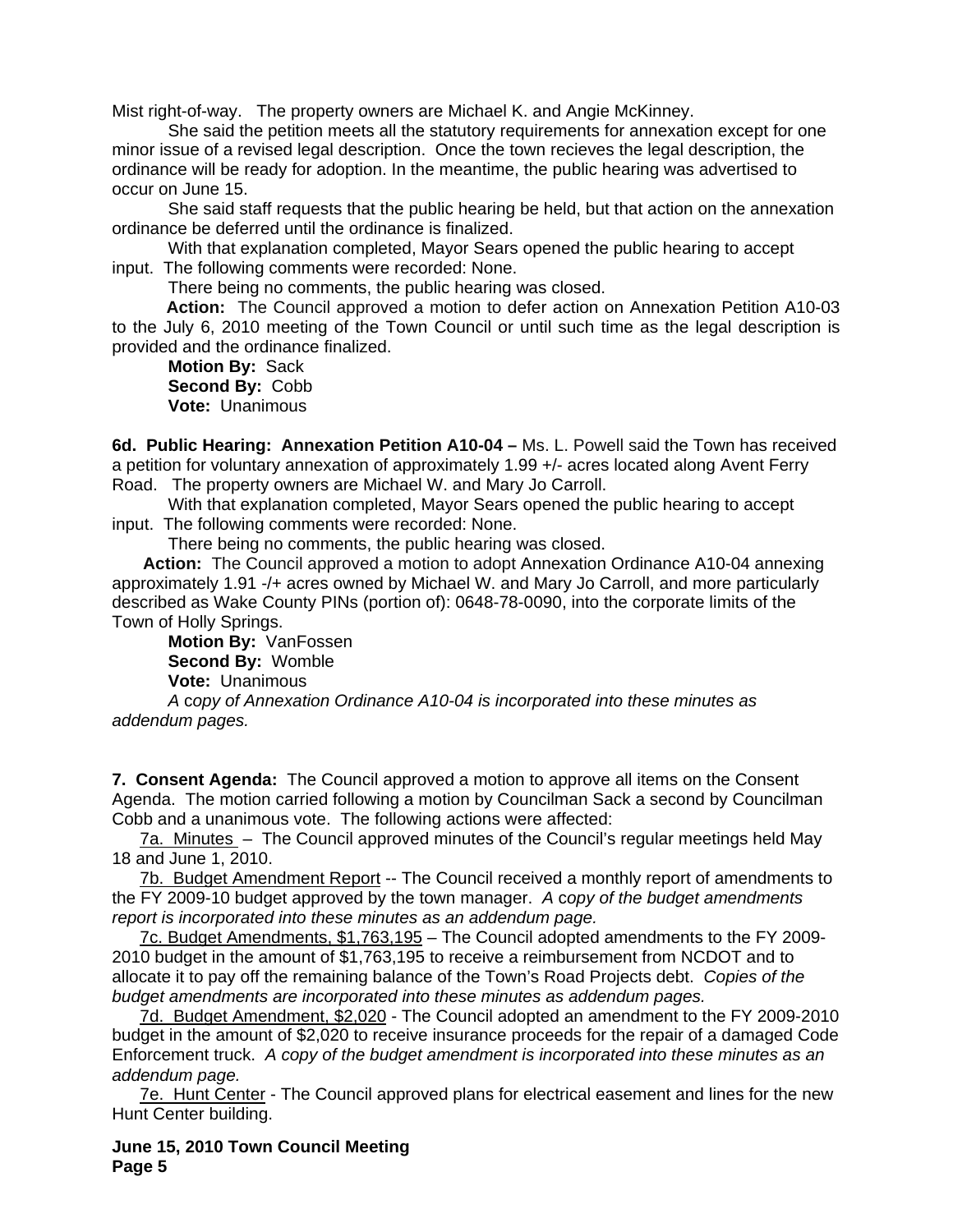**8a. Parks and Recreation Advisory Committee Appointments** – Mr. Bradley said at the last Town Council meeting, Council voted to fill four seats on the Parks & Recreation advisory committee. Three positions were expiring terms, and each incumbent was selected for another term. A fourth applicant was selected to fill a vacancy.

After some confusion at the last Council meeting, it is noted that another board member's term will be expiring at the end of June. The request is to appoint a person to fill vacancy on the Holly Springs Parks and Recreation Advisory Committee, Mr. Bradley said.

**Action:** The Council approved a motion to reappoint Stephane Daniel to the Holly Springs Parks and Recreation Advisory Committee for a term to expire June 30, 2013.

**Motion By:** Sack **Second By:** Womble **Vote:** Unanimous

**8b. Resolution 10-18** – Mr. Dean reported that local legislation is pending that would protect resident email addresses on file and in use by the Town from being deemed "public records," which have to be provided to anyone upon request. All towns in Wake County are supporting this legislation, Mr. Dean reported.

The law would make it so that Towns could not be compelled produce email addresses it has on file.

**Action:** The Council approved a motion to adopt Resolution 10-18 supporting pending legislation to exempt email addresses on file with a municipality from laws covering public records.

**Motion By:** Sack **Second By:** VanFossen **Vote:** Unanimous.

## **9. Other Business:**

**Action:** The Council approved a motion to allocate from the FY 2009-10 budget \$1,300 for the Holly Springs Rotary Club and \$300 for Kids Vote.

**Motion By:** VanFossen

**Second By:** Womble

In discussion, Council members Cobb, Sack and Williams expressed some concern of the Council's setting a precedent in allowing grant applicants the opportunity to appeal decisions of the Council. In the end, all agreed that funding was in place that can be used, so it should be allocated.

**Vote:** Unanimous

**10. Manager's Report:** Mr. Dean reminded Council of Town Hall Day and of the July 5 Independence Day Celebration.

**11. Closed Session:** The Council entered in Closed Session, pursuant to N.C.G.S. 143- 318.11(a)(3) to discuss with the town attorney a matter of potential litigation.

**Motion By:** Sack **Second By:** VanFossen **Vote:** Unanimous

### **General Account of Closed Session, June 15, 2010**

 In Closed Session, the Council provided the Town Attorney with direction as to how the Town should proceed with respect to the VGAP Health II group home located within the town limits. The state department of Health and Human Services revoked the home's permit after a stabbing by one of its residents, upon requests from the town to do so. The town attorney